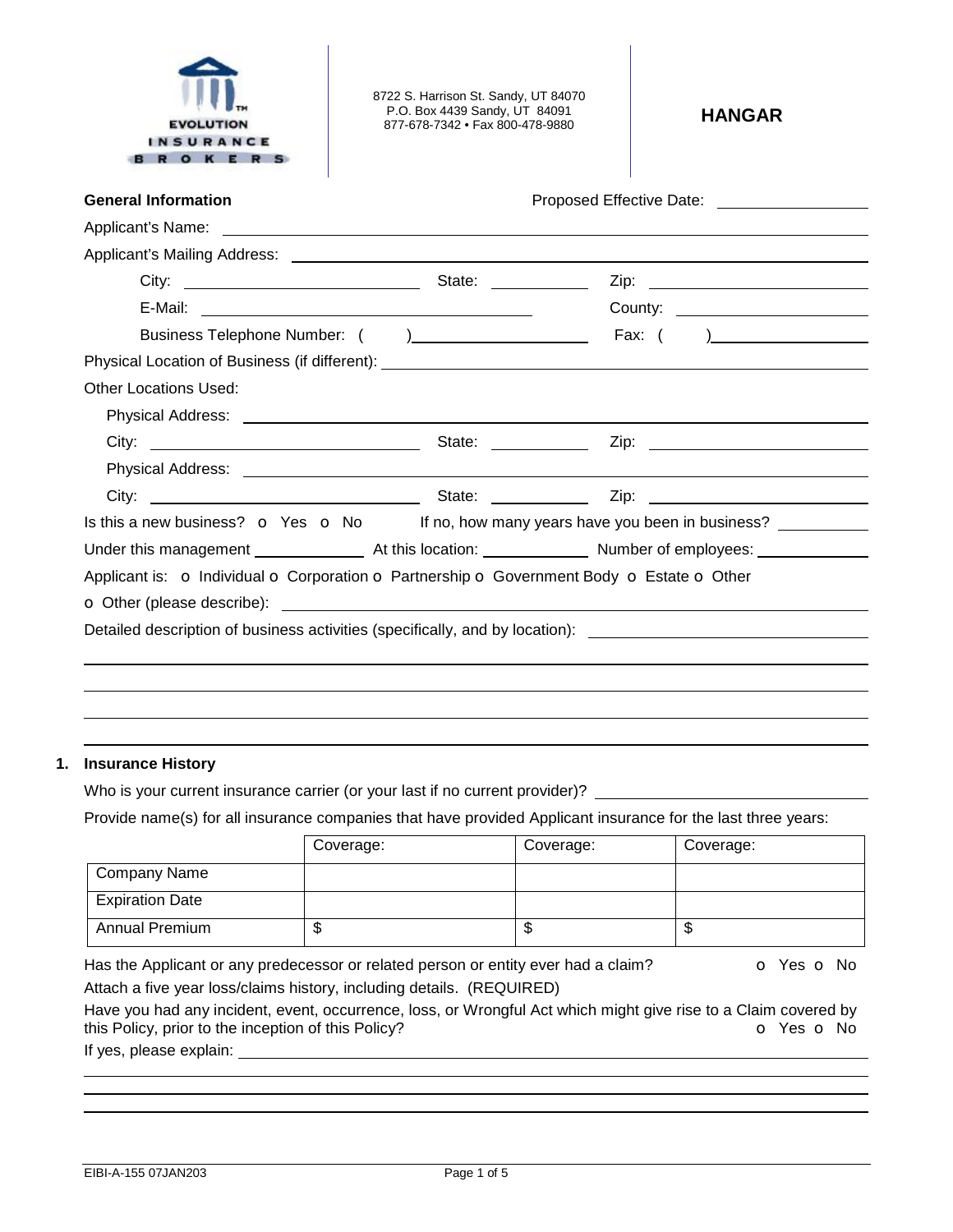Has the Applicant, or anyone on the Applicant's behalf, attempted to place this risk in standard markets?

o Yes o No

If the standard markets are declining placement, please explain why:

## **2. Desired Insurance**

Please check all that apply:

- o Hangar Liability
- o Owned Aircraft
- o Hangar Keeper's Legal Liability (HKLL)
- o Contracted Property Damage: legal liability for aircraft on sale
- o Liability Insurance: Physical Damage to non-owned aircraft used for business only.
- o DOL

**Limit of Liability:** Hangar Liability

| O        | \$25,000/\$75,000             | $\mathbf{o}$     | \$200,000/\$400,000         |                                       |                  |
|----------|-------------------------------|------------------|-----------------------------|---------------------------------------|------------------|
| $\circ$  | \$50,000/\$100,000            | O                | \$250,000/\$500,000         |                                       |                  |
| $\circ$  | \$100,000/\$200,000           | $\circ$          | \$500,000/\$1,000,000       |                                       |                  |
| $\Omega$ | \$150,000/\$300,000           |                  |                             |                                       |                  |
|          | Self Insured Retention (SIR): | $\Omega$ \$5,000 | $\bullet$ \$1,000 (Minimum) | $\Omega$ \$1,500<br>$\Omega$ \$10,000 | $\Omega$ \$2,500 |

### **3. Business Activities**

Loc. 1:

1. List all location(s) owned or from which you operate (use separate sheet if necessary). Please list address, city, state and description of use. Show main location as number 1.

|          | <b>NUMBER AND STREET</b> | <b>CITY</b> | <b>COUNTY</b> | <b>STATE</b> | <b>ZIP CODE</b> |
|----------|--------------------------|-------------|---------------|--------------|-----------------|
| LOC. $4$ |                          |             |               |              |                 |
| Loc. 2   |                          |             |               |              |                 |
| Loc.3    |                          |             |               |              |                 |

2. Description of use for each location listed:

| <b>Type of Facility:</b> | <b>o</b> Hangar Storage                                    | <b>O</b> Standard Tie-Down Ramp (Protected—Posts/Chains)                        |                     |                                                          |
|--------------------------|------------------------------------------------------------|---------------------------------------------------------------------------------|---------------------|----------------------------------------------------------|
|                          |                                                            | O Non-Standard Tie-Down Ramp (Unprotected)                                      |                     |                                                          |
| Loc. 2:                  |                                                            |                                                                                 |                     |                                                          |
| Type of Facility:        | <b>o</b> Hangar Storage                                    |                                                                                 |                     | <b>O</b> Standard Tie-Down Ramp (Protected-Posts/Chains) |
|                          |                                                            | O Non-Standard Tie-Down Ramp (Unprotected)                                      |                     |                                                          |
| Loc. 3:                  |                                                            |                                                                                 |                     |                                                          |
| Type of Facility:        | <b>o</b> Hangar Storage                                    |                                                                                 |                     | <b>O</b> Standard Tie-Down Ramp (Protected—Posts/Chains) |
|                          |                                                            | O Non-Standard Tie-Down Ramp (Unprotected)                                      |                     |                                                          |
|                          |                                                            | Please specify your annual gross receipts for each of the following categories: |                     |                                                          |
|                          |                                                            |                                                                                 | <b>Actual Sales</b> | <b>Projected Next 12</b><br>Months                       |
|                          | Physical Repair (Aircraft Body) of Aircraft - Gross Income |                                                                                 |                     | \$.                                                      |
|                          | Sales of Aircraft Parts and Supplies - Gross Sales         |                                                                                 |                     |                                                          |
|                          |                                                            |                                                                                 |                     |                                                          |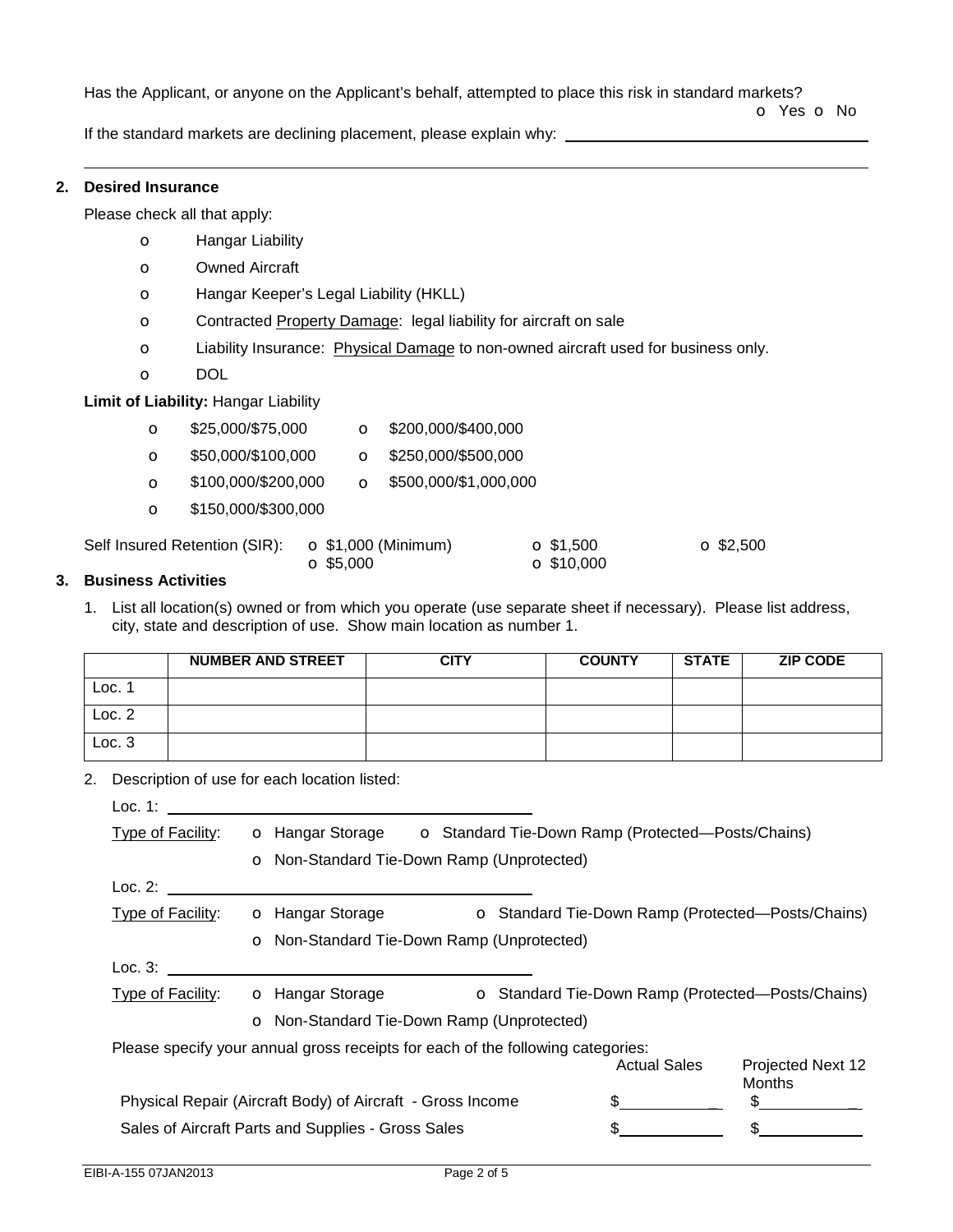|    | <b>Used Aircraft Sales - Gross Sales</b>                                                                                                                                                                                                                                          | \$            | $\begin{array}{c c} \n\end{array}$                                                                                                                                                                                                                                                                                                                                                                                              |
|----|-----------------------------------------------------------------------------------------------------------------------------------------------------------------------------------------------------------------------------------------------------------------------------------|---------------|---------------------------------------------------------------------------------------------------------------------------------------------------------------------------------------------------------------------------------------------------------------------------------------------------------------------------------------------------------------------------------------------------------------------------------|
|    | New Aircraft Sales - Gross Sales                                                                                                                                                                                                                                                  | \$            | $\frac{1}{\sqrt{1-\frac{1}{2}}}\frac{1}{\sqrt{1-\frac{1}{2}}}\frac{1}{\sqrt{1-\frac{1}{2}}}\frac{1}{\sqrt{1-\frac{1}{2}}}\frac{1}{\sqrt{1-\frac{1}{2}}}\frac{1}{\sqrt{1-\frac{1}{2}}}\frac{1}{\sqrt{1-\frac{1}{2}}}\frac{1}{\sqrt{1-\frac{1}{2}}}\frac{1}{\sqrt{1-\frac{1}{2}}}\frac{1}{\sqrt{1-\frac{1}{2}}}\frac{1}{\sqrt{1-\frac{1}{2}}}\frac{1}{\sqrt{1-\frac{1}{2}}}\frac{1}{\sqrt{1-\frac{1}{2}}}\frac{1}{\sqrt{1-\frac{$ |
|    | <b>Leased Aircraft Sales - Gross Sales</b>                                                                                                                                                                                                                                        | \$            | $\frac{1}{2}$                                                                                                                                                                                                                                                                                                                                                                                                                   |
|    | Gasoline - Gallons Sold                                                                                                                                                                                                                                                           | \$            | $\frac{1}{2}$                                                                                                                                                                                                                                                                                                                                                                                                                   |
|    | Storage of Aircraft - Gross Income                                                                                                                                                                                                                                                | \$            | \$                                                                                                                                                                                                                                                                                                                                                                                                                              |
|    | Mechanical Repair and Service to aircraft -tune-up, air conditioning,<br>lube and oil, brakes, engine rebuilding-                                                                                                                                                                 |               |                                                                                                                                                                                                                                                                                                                                                                                                                                 |
|    | Gross Income                                                                                                                                                                                                                                                                      | $\sim$        | $\frac{1}{2}$                                                                                                                                                                                                                                                                                                                                                                                                                   |
|    | Experimental or Homebuilt/Ultralight Aircraft Repair, - Gross Income                                                                                                                                                                                                              | $\frac{1}{2}$ | $\frac{1}{2}$                                                                                                                                                                                                                                                                                                                                                                                                                   |
|    | Rental of Aircraft - etc.-Gross Income                                                                                                                                                                                                                                            | \$            | $\frac{1}{\sqrt{1-\frac{1}{2}}}\frac{1}{\sqrt{1-\frac{1}{2}}}\frac{1}{\sqrt{1-\frac{1}{2}}}\frac{1}{\sqrt{1-\frac{1}{2}}}\frac{1}{\sqrt{1-\frac{1}{2}}}\frac{1}{\sqrt{1-\frac{1}{2}}}\frac{1}{\sqrt{1-\frac{1}{2}}}\frac{1}{\sqrt{1-\frac{1}{2}}}\frac{1}{\sqrt{1-\frac{1}{2}}}\frac{1}{\sqrt{1-\frac{1}{2}}}\frac{1}{\sqrt{1-\frac{1}{2}}}\frac{1}{\sqrt{1-\frac{1}{2}}}\frac{1}{\sqrt{1-\frac{1}{2}}}\frac{1}{\sqrt{1-\frac{$ |
|    | <b>Tire Sales and Service-Gross Sales</b>                                                                                                                                                                                                                                         | \$            | $\frac{1}{2}$                                                                                                                                                                                                                                                                                                                                                                                                                   |
|    | <b>Parking-Gross Sales</b>                                                                                                                                                                                                                                                        | \$            | $\sim$                                                                                                                                                                                                                                                                                                                                                                                                                          |
|    | All Other Income-Explain                                                                                                                                                                                                                                                          | \$            | $\frac{1}{2}$                                                                                                                                                                                                                                                                                                                                                                                                                   |
|    | <b>Retail Sales</b>                                                                                                                                                                                                                                                               | \$            | $\frac{1}{2}$                                                                                                                                                                                                                                                                                                                                                                                                                   |
|    | Total Gross Receipts from all operations                                                                                                                                                                                                                                          | \$            | \$                                                                                                                                                                                                                                                                                                                                                                                                                              |
| 3. |                                                                                                                                                                                                                                                                                   |               |                                                                                                                                                                                                                                                                                                                                                                                                                                 |
| 5. | Lots:<br>If Aircraft is outside, is lot completely enclosed by a chain link fence or chain and posts not more than four<br>а.<br>feet apart? <b>o</b> Yes <b>o</b> No<br>Not more than six feet apart? o Yes o No<br>Is lot completely floodlighted?<br>b.                        |               | o Yes o No                                                                                                                                                                                                                                                                                                                                                                                                                      |
|    |                                                                                                                                                                                                                                                                                   |               |                                                                                                                                                                                                                                                                                                                                                                                                                                 |
|    | Is there police or other protection?<br>с.<br>Please explain: The contract of the contract of the contract of the contract of the contract of the contract of the contract of the contract of the contract of the contract of the contract of the contract of the contract o      |               | O Yes O No                                                                                                                                                                                                                                                                                                                                                                                                                      |
|    | Do you pick up or deliver Aircraft?<br>d.<br>Please explain: <u>example and the set of the set of the set of the set of the set of the set of the set of the set of the set of the set of the set of the set of the set of the set of the set of the set of the set of the se</u> |               | <b>o</b> Yes <b>o</b> No                                                                                                                                                                                                                                                                                                                                                                                                        |
|    | Do you repossess Aircraft?<br>е.                                                                                                                                                                                                                                                  |               | o Yes o No                                                                                                                                                                                                                                                                                                                                                                                                                      |
|    | If yes, please list number of repossessions annually: #                                                                                                                                                                                                                           |               |                                                                                                                                                                                                                                                                                                                                                                                                                                 |
|    | 6. If you are a wholesaler, do you maintain a separate storage facility?                                                                                                                                                                                                          |               | o Yes o No                                                                                                                                                                                                                                                                                                                                                                                                                      |
|    |                                                                                                                                                                                                                                                                                   |               |                                                                                                                                                                                                                                                                                                                                                                                                                                 |
| 7. | Do you consign Aircraft to sell?                                                                                                                                                                                                                                                  |               | <b>o</b> Yes <b>o</b> No                                                                                                                                                                                                                                                                                                                                                                                                        |
|    |                                                                                                                                                                                                                                                                                   |               |                                                                                                                                                                                                                                                                                                                                                                                                                                 |
| 8. | Average number of aircraft sold annually: Total: ___________ Retail: ____________ Wholesale: _______                                                                                                                                                                              |               |                                                                                                                                                                                                                                                                                                                                                                                                                                 |
| 9. | Average number of aircraft for sale at one time:                                                                                                                                                                                                                                  |               |                                                                                                                                                                                                                                                                                                                                                                                                                                 |
|    | 10. Please complete a Schedule of Named Pilots, listing Pilots to be specifically insured (no coverage will be                                                                                                                                                                    |               |                                                                                                                                                                                                                                                                                                                                                                                                                                 |
|    | afforded unless all Pilots who are authorized to use an Aircraft are listed).                                                                                                                                                                                                     |               |                                                                                                                                                                                                                                                                                                                                                                                                                                 |

11. Please complete a schedule of aircraft to be specifically insured. Please list all aircraft owned and licensed by you and used in your business.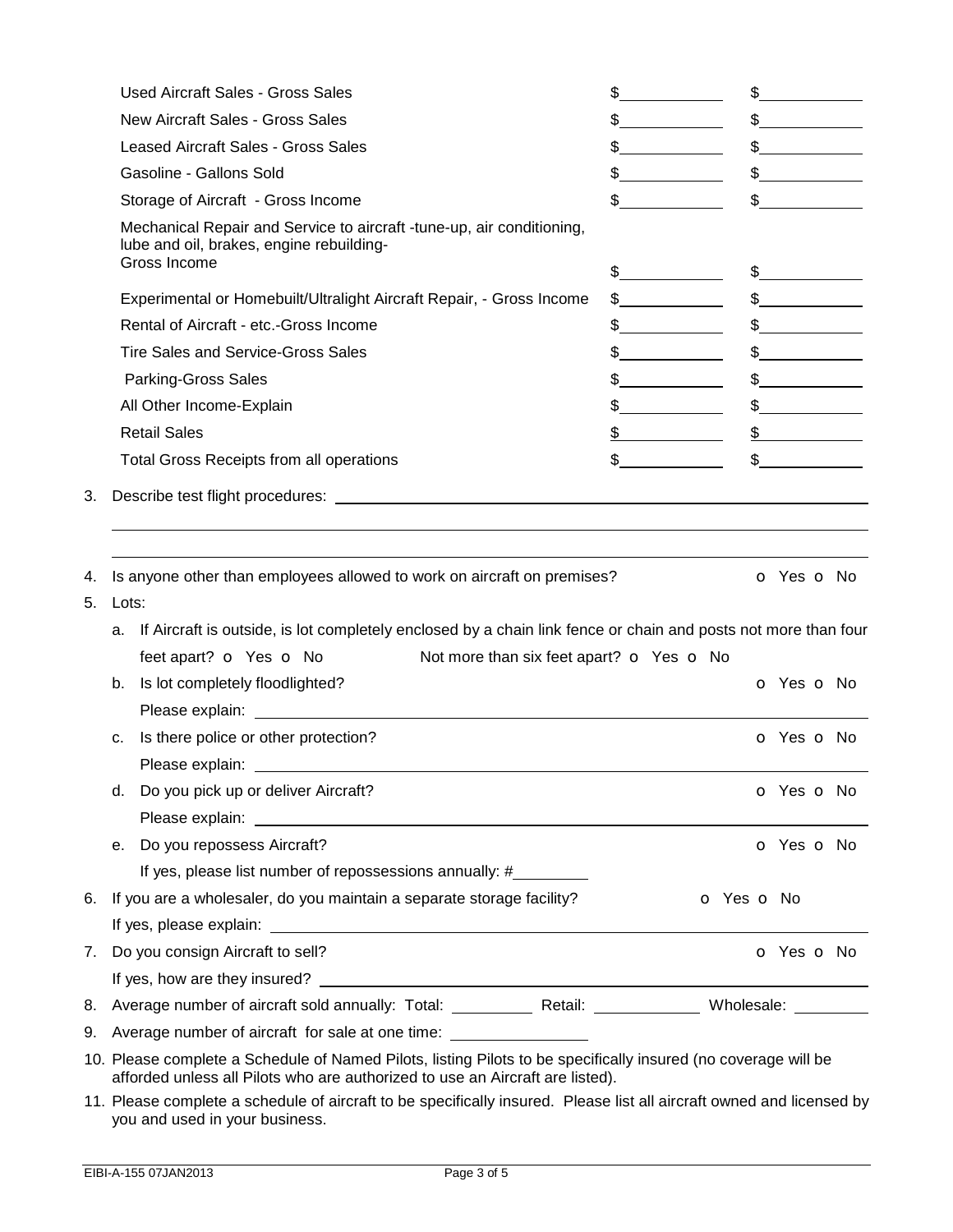# **4. HKLL - Hangar Keepers Legal Liability**

|        | Max Value of any one Unit | Max Value per Location |
|--------|---------------------------|------------------------|
| Loc. 1 |                           |                        |
| Loc. 2 |                           |                        |
| Loc.3  | ง                         |                        |

- o Specified Causes of Loss—Fire, Theft, Explosion, Mischief and Vandalism
- o Collision

Contractual Property Damage: Legal Liability on aircraft for sale – Dealers Inventory Coverage

|        | Max Value of any one Unit | Max Value per Location |
|--------|---------------------------|------------------------|
| Loc. 1 |                           |                        |
| Loc. 2 | Φ                         | Φ                      |
| Loc.3  | Φ                         | ง                      |

- o Specified Causes of Loss—Fire, Theft, Explosion, Mischief and Vandalism
- o Collision

Interests to be covered on Aircraft held for sale:

- o All party's interest in covered Aircraft
- o Financed party's interest only in stock for sale

|                          | <b>LIMITS OF COVERAGE</b> | <b>NUMBER OF UNITS</b> |
|--------------------------|---------------------------|------------------------|
| In Tow/ On hook with tug |                           |                        |
| Cargo                    |                           |                        |

List non-licensed mobile equipment:

## **5. Employee Information**

1. Number of Total Staff:

Full Time: Part Time: Seasonal:

|                                 | <b>NUMBER</b> | <b>ESTIMATED ANNUAL GROSS</b><br><b>PAYROLL</b> |  |
|---------------------------------|---------------|-------------------------------------------------|--|
| A. Proprietor, Partner, Officer |               | \$                                              |  |
| <b>B.</b> Office Employees      |               | \$                                              |  |
| C. Salesmen                     |               | S                                               |  |
| D. Service Dept. Employees      |               | S                                               |  |
| E. Other Employees              |               | S                                               |  |